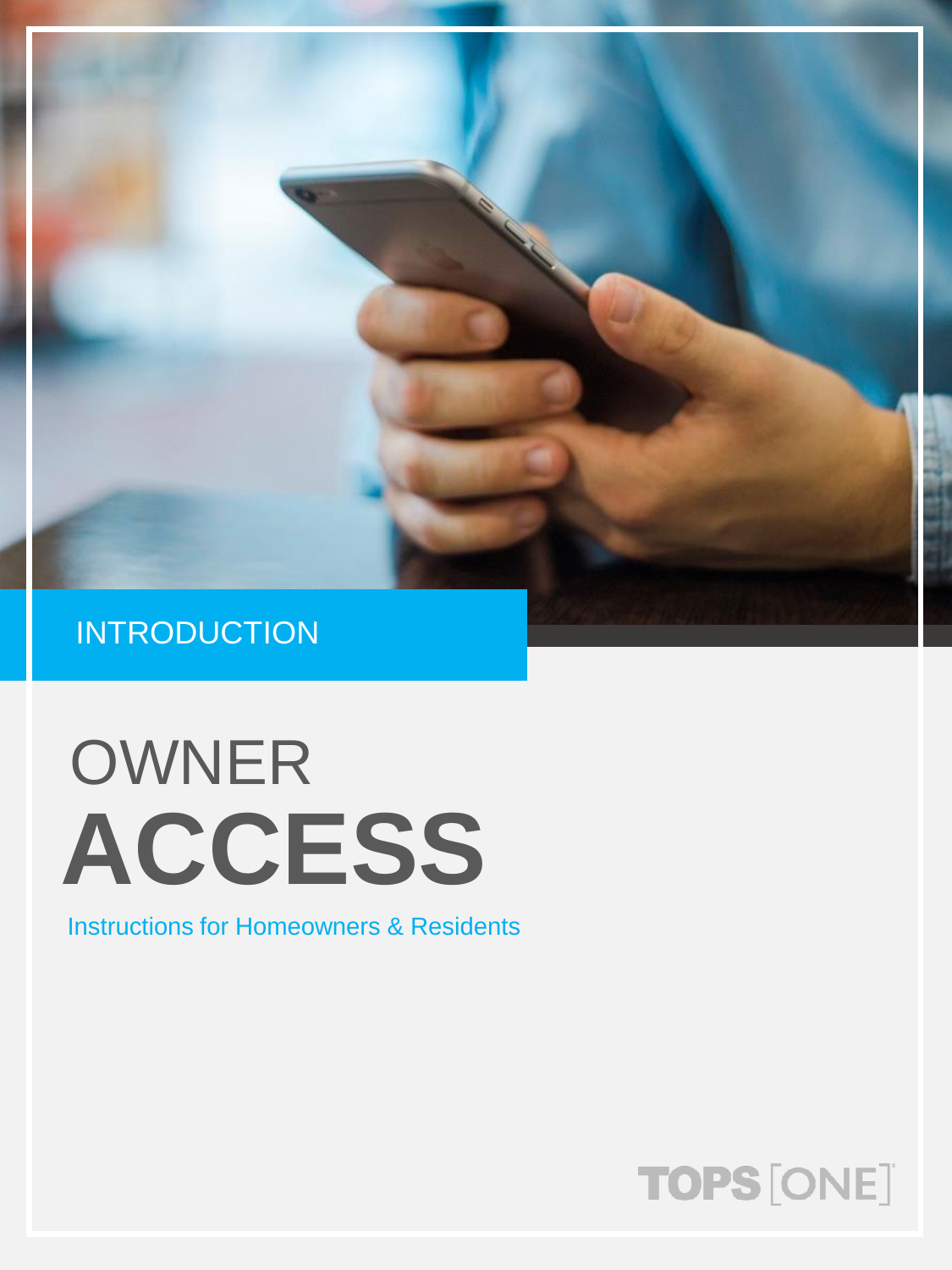

### Welcome to **OWNER ACCESS**

House proud. That's what you are. And why shouldn't you be? Your community association is protecting property values and making it easy to show your pride. But until now, your account info has been in the dark. Do you owe? Is there something you're missing? A once-a-month statement isn't enough - you need an up-to-the-minute breakdown of your account. And now you have it!

The Owner Access portal puts the power of your association account info into the palm of your hand! Whenever. Wherever. Now that's something to be proud of.

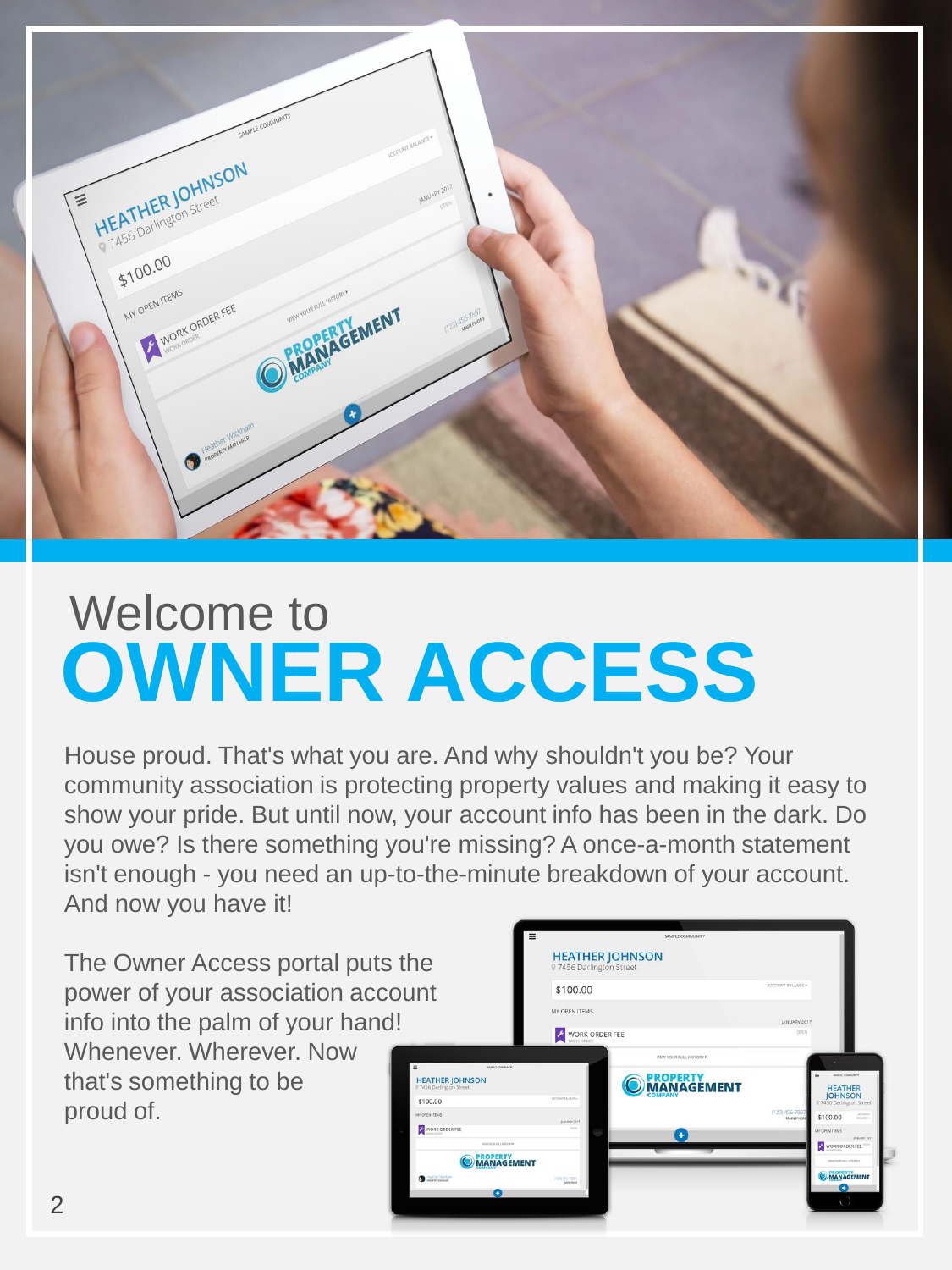# **LOG IN**

### **ACCESS YOUR ACCOUNT**

You should have received an invitation for the new owner access portal, with instructions on how to proceed.

Go to the link included in the invitation and create your user log in credentials. Enter your email address and set a password.

#### **REGISTRATION**

Click on the **REGISTER FOR OWNER ACCESS** button to securely claim your account and set your password.

- Your email address is your user name.
- Your password must be at least 8 characters.

**NOTE:** Once you register, you will receive a confirmation email. Click the link provided in this email to confirm your account. Now you should be able to log in using the user name and password that you provided.

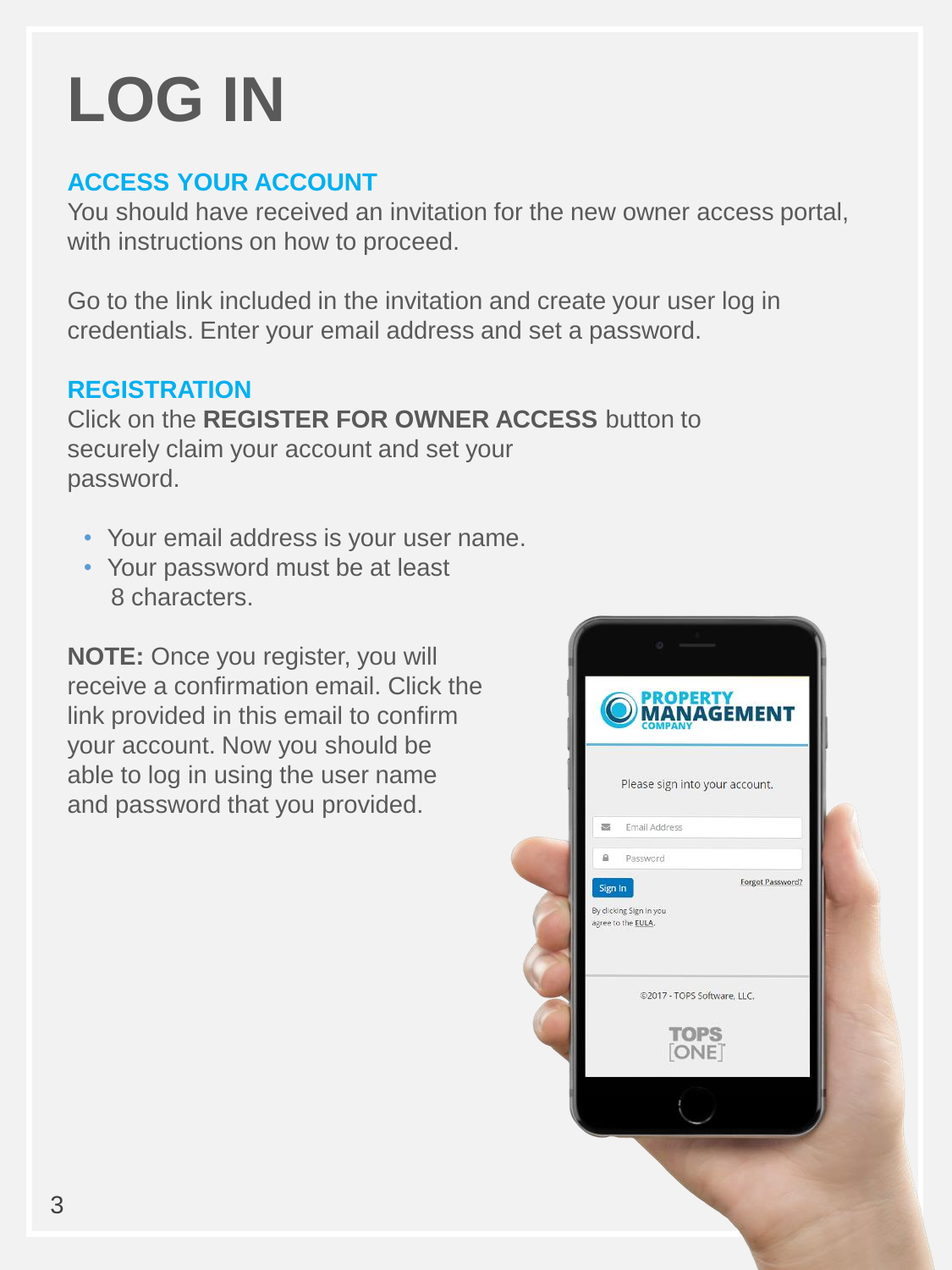## **MY PORTAL**

The Owner Access portal is designed to be simple and easy so you can get in, do what you need to do, and get out:

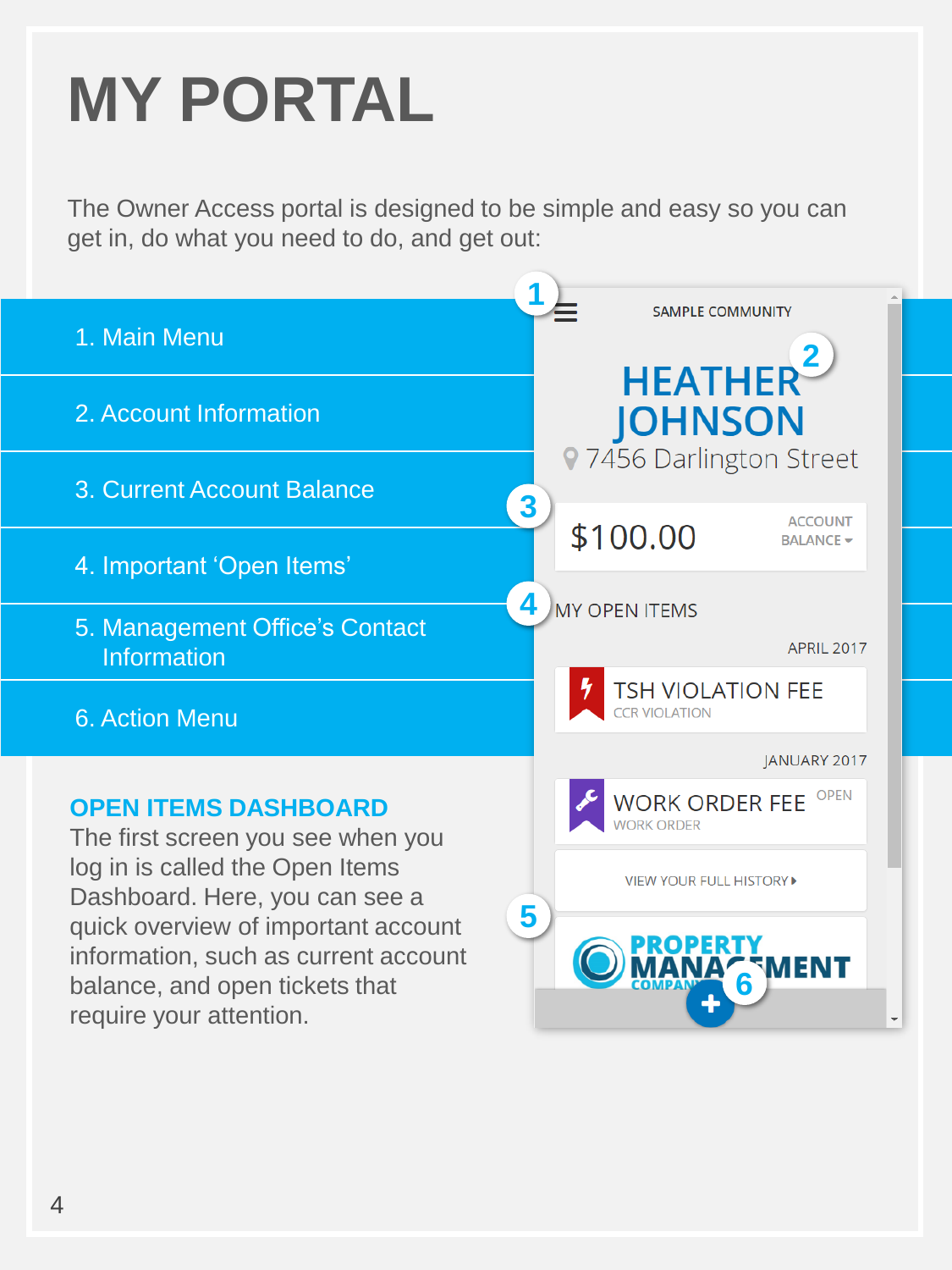## **NAVIGATE THE APP**

Click the menu icon in the upper left corner to access the menu. From here, you can navigate anywhere in the app with ease.

**NOTE:** The menu will also display the number of open tickets (Violations, Service Requests, Work Orders and Messages) that require your attention.

#### **MY OPEN ITEMS**

View open items needing your attention.

#### **ACCOUNT HISTORY**

Review account charges and payment history as well as any other pertinent account activity.

#### **ACCOUNT SETTINGS**

Update and manage alternate addresses and phone numbers on file.

#### **PAYMENT HISTORY**

Review financial transaction activity on your account.

### **DOCUMENT LIBRARY**

View documents made available by your management company.

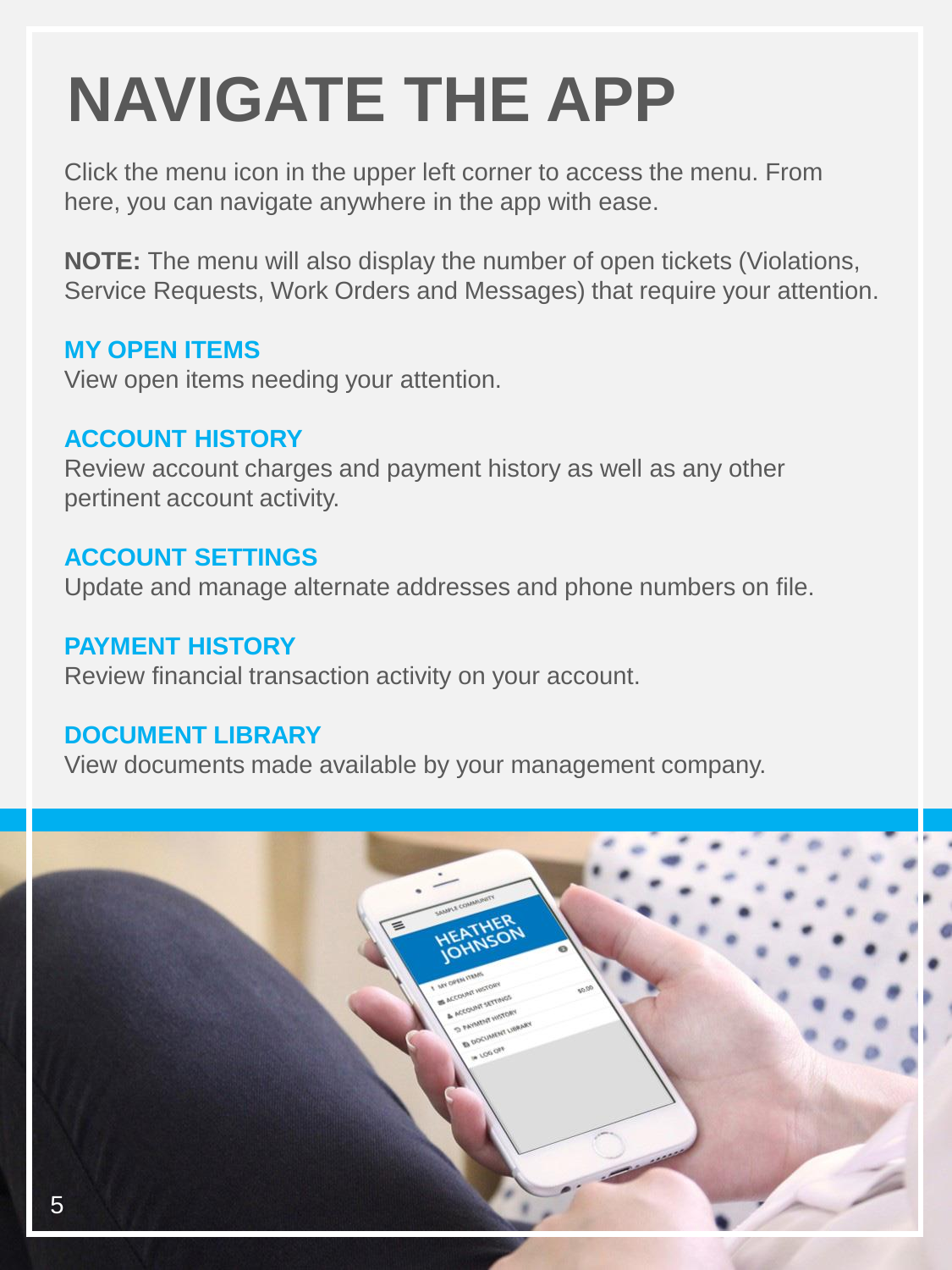# **MY ACCOUNT**

Need to update your account information? Click the **Edit** link or go to the **Account Settings** menu item to manage your personal account information.

### **ACCOUNT SETTINGS**

Changing this information will affect the information on record for your community association's official account. For this reason, certain information may be restricted from editing, such as:

**Name** (the legal name on your property)

**Address** (the address of the home in the community)

To update restricted fields, please contact your management office.

#### **ALTERNATE ADDRESS**

Click the **Plus** button and select the type of address you wish to add to your account. Then enter the address and click the **Save Account Settings** button to update your records.

#### **UPDATE PASSWORD**

If you know your current password, but wish to change it, you can do so here. Enter your current password and then enter a new password twice to confirm. Then, click **Save Account Settings** to update your record.

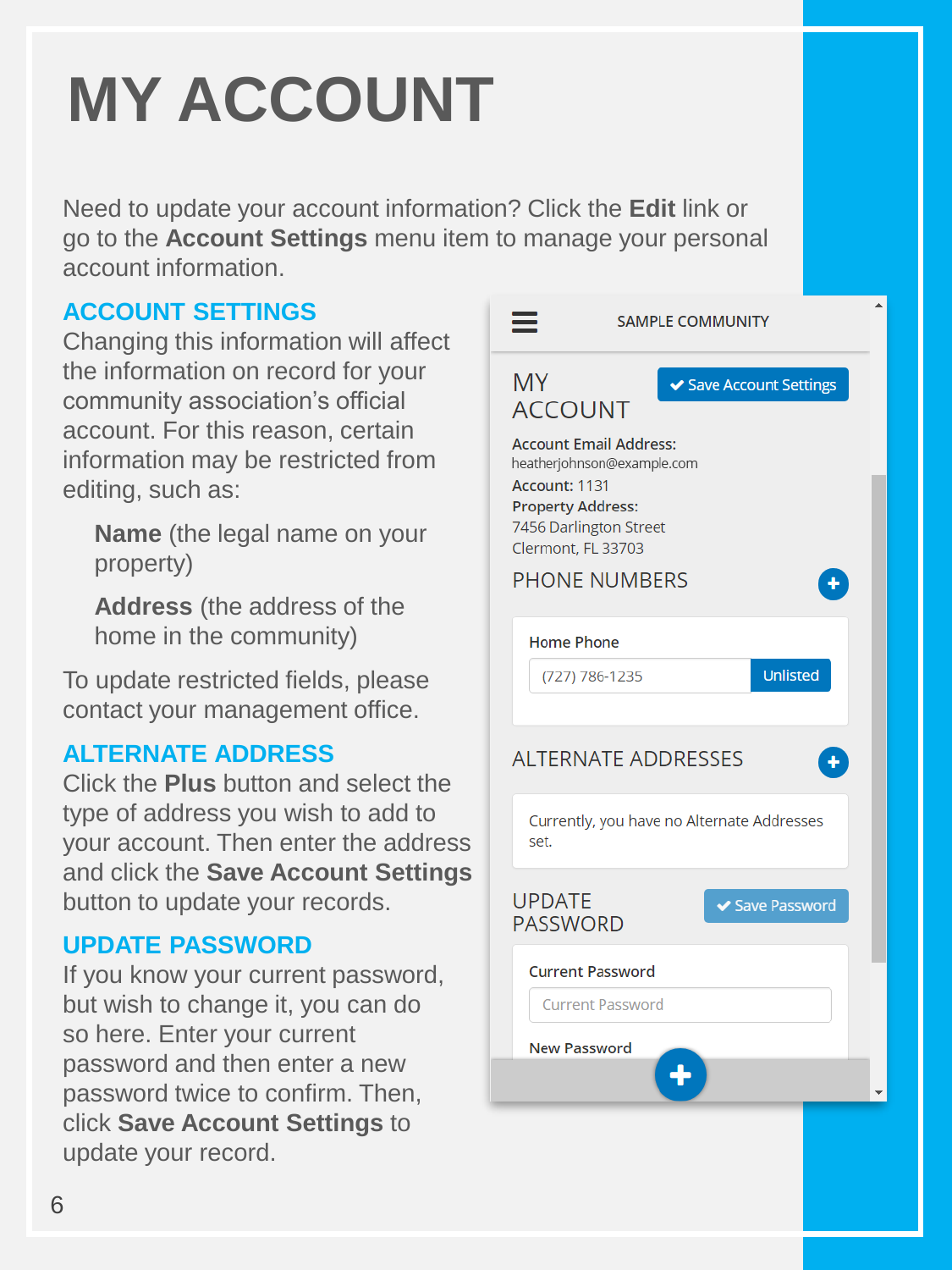### **HEATHER JOHNSON**

97456 Darlington Street

| \$100.00                                | ACCOUNT BALANCE - |
|-----------------------------------------|-------------------|
| <b>BALANCE DETAILS</b>                  |                   |
| <b>DESCRIPTION</b>                      | <b>AMOUNT</b>     |
| Assessment<br><b>曲 AutoPay</b>          | \$100.00          |
| <b>ACCOUNT HISTORY</b><br>DECEMBER 2016 |                   |
| <b>DESCRIPTION</b>                      | <b>AMOUNT</b>     |
| <b>CCR Violation</b><br>Dec 21, 2016    | \$0.00            |
|                                         |                   |

### **FINANCIAL MANAGEMENT**

Click on the **Account Balance** button at the top of the dashboard to access your financial account details. The Owner Access portal allows you to access several financial functions for your account, including:

- Check current balance
- See Balance Breakdown
- View Account History

### **NOTES**

- When your account balance is updated it is reflected in the Owner Access portal at the same time.
- The **Pay Now** button may be disabled if your community is not set up to accept payments at this time.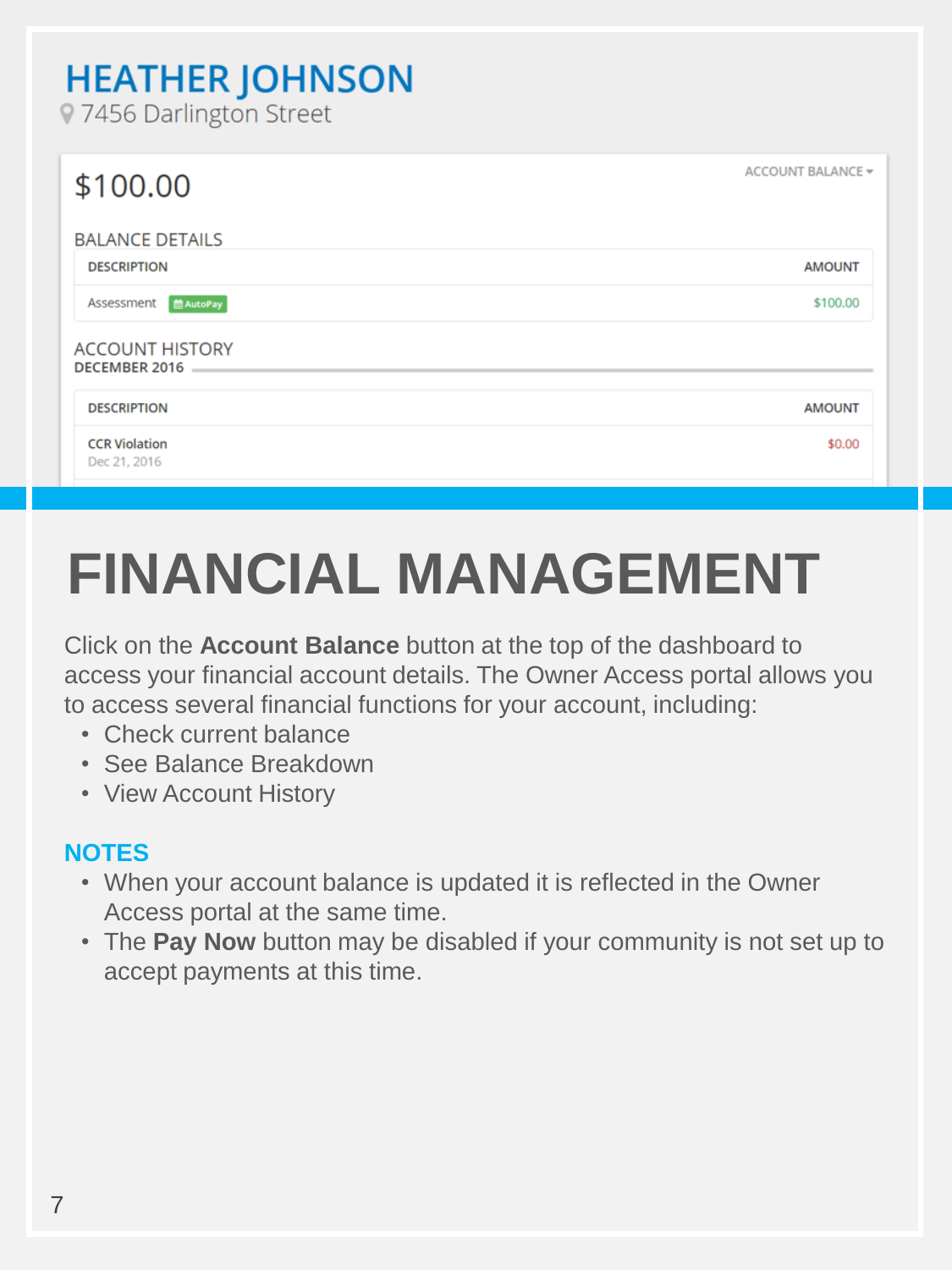# **OPEN ITEMS**

The Open Items dashboard is designed to surface important information that requires your attention. Whether it is a new ticket, a communication from your manager, or an imminent or pending fine, these will be displayed on your Open Items dashboard.

Click on any item to expand the row and view additional information.

**Violations** 

Service Request

Work Orders

Closed Items



### **NOTE**

• The availability of these features in your portal are at the discretion of your community management.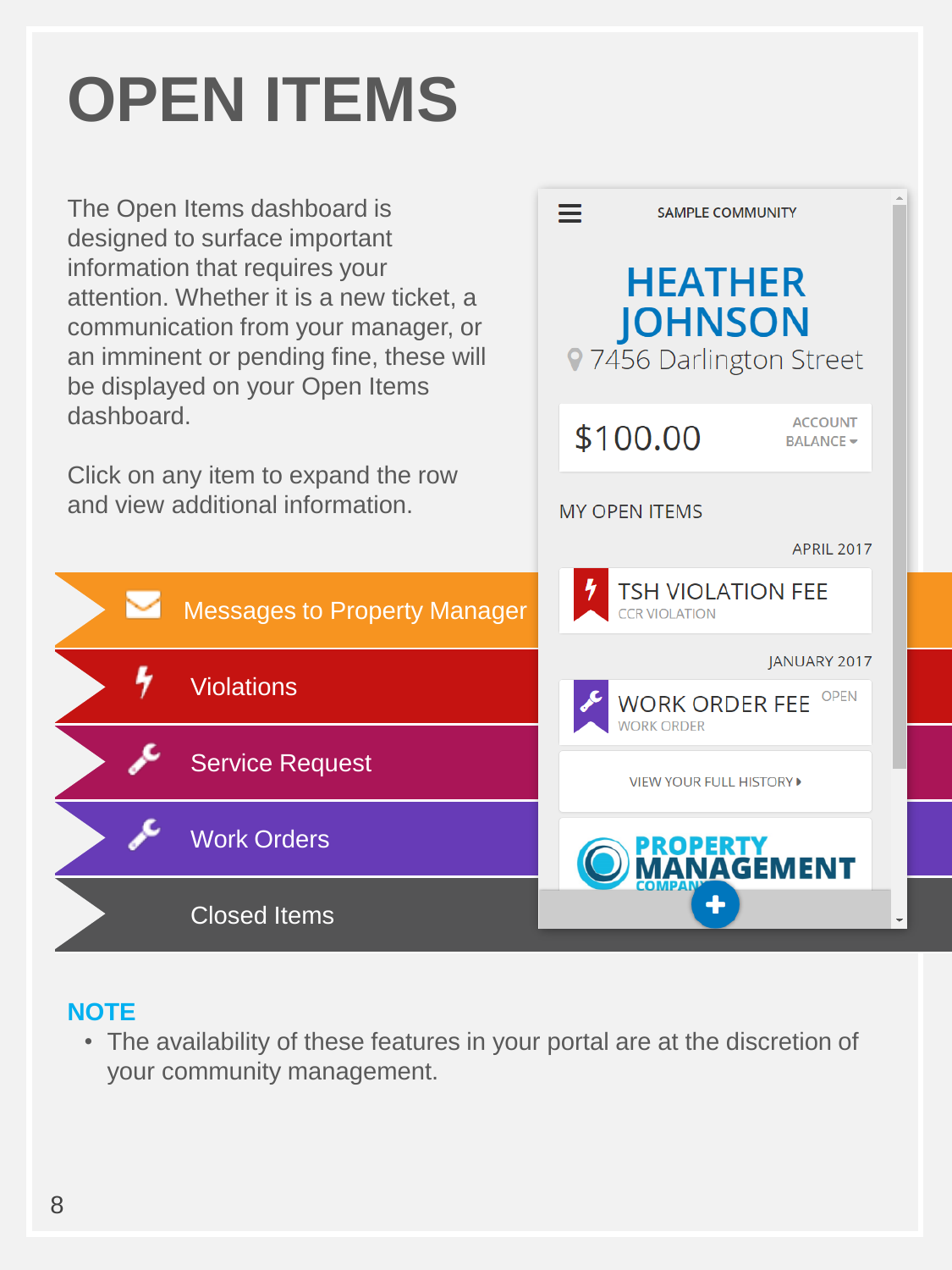



Created On: Apr 19, 2017

**Detailed Description** Do not leave trash bin out more than 24 hours.

**Action to Take** Do not leave trash bin out more than 24 hours.

#### COMMENTS

### **TICKET DETAILS**

You can view the details on any ticket by clicking the top of the ticket panel. This will expand the panel to show additional information for that item.

#### **NOTES**

If you would like to comment on an open item such as an open Violation, a Work Order, or Service Request, you can add a comment to the ticket item. This comment will alert the management office via email and via their system and they have the opportunity to reply to the comment and continue the conversation or close the item as needed.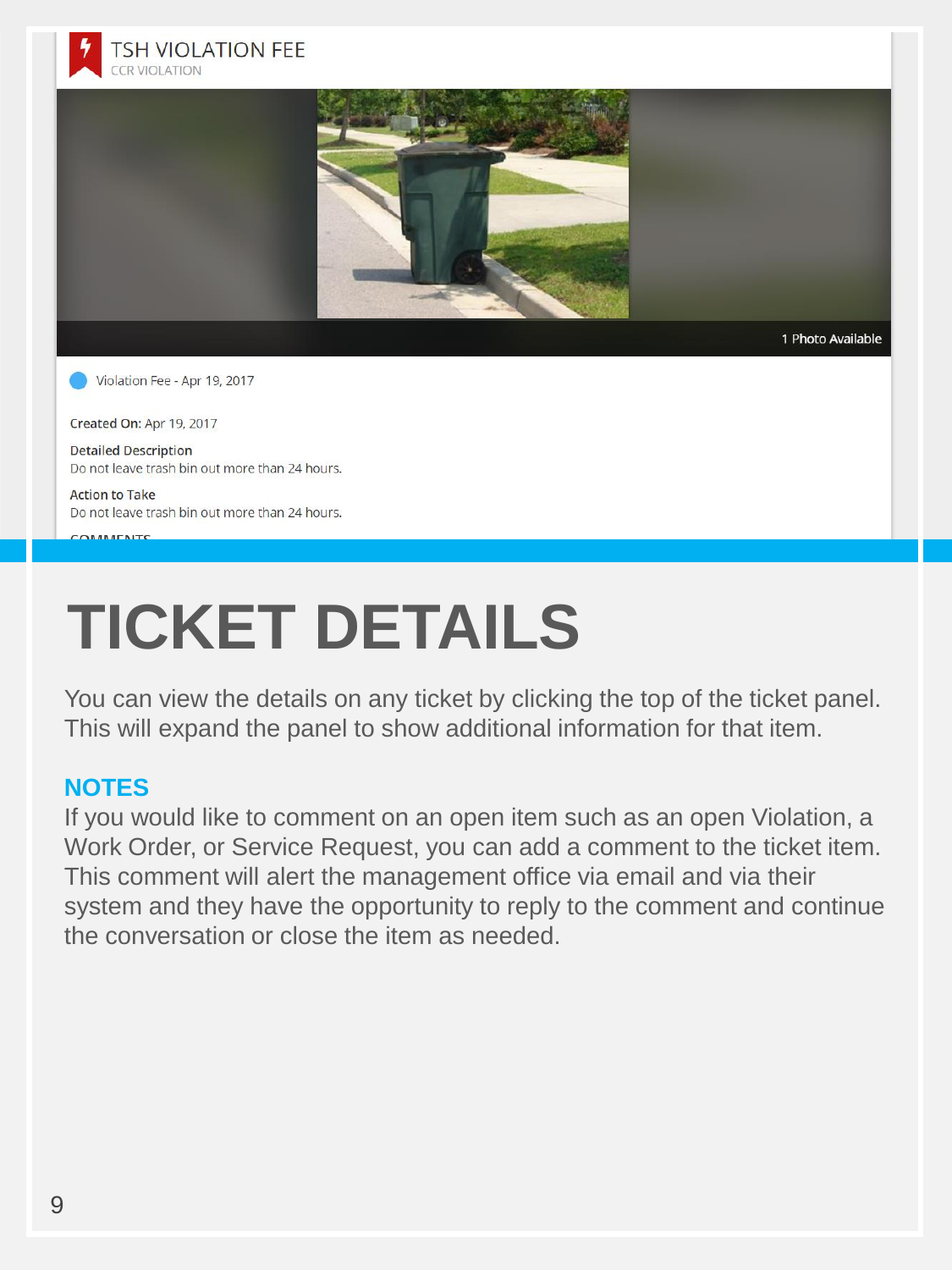

### **SEND A MESSAGE**

If your community allows, you may Send a Message to the management company contact. Within your Owner Access portal, you will see responses to your messages on the message item details.

To send a message, click on the Plus icon at the bottom of the screen. If this option is available, you will be able to click Send Message.

The intended recipient of the message is displayed by default and you can then add the subject and contents of your message.

Click **Send** to send the message to the recipient indicated here.

**HAWKS LANDING** 

### **AMBERLY M NOBLE** 9 707 River Drive

#### SEND A MESSAGE

Send To Amanda Hilton - TOPS Property Mgmt

#### Subject

 $=$ 

Update Please

#### Message

Hi will you please provide an update on the sod replacement schedule?

Send<sup>1</sup>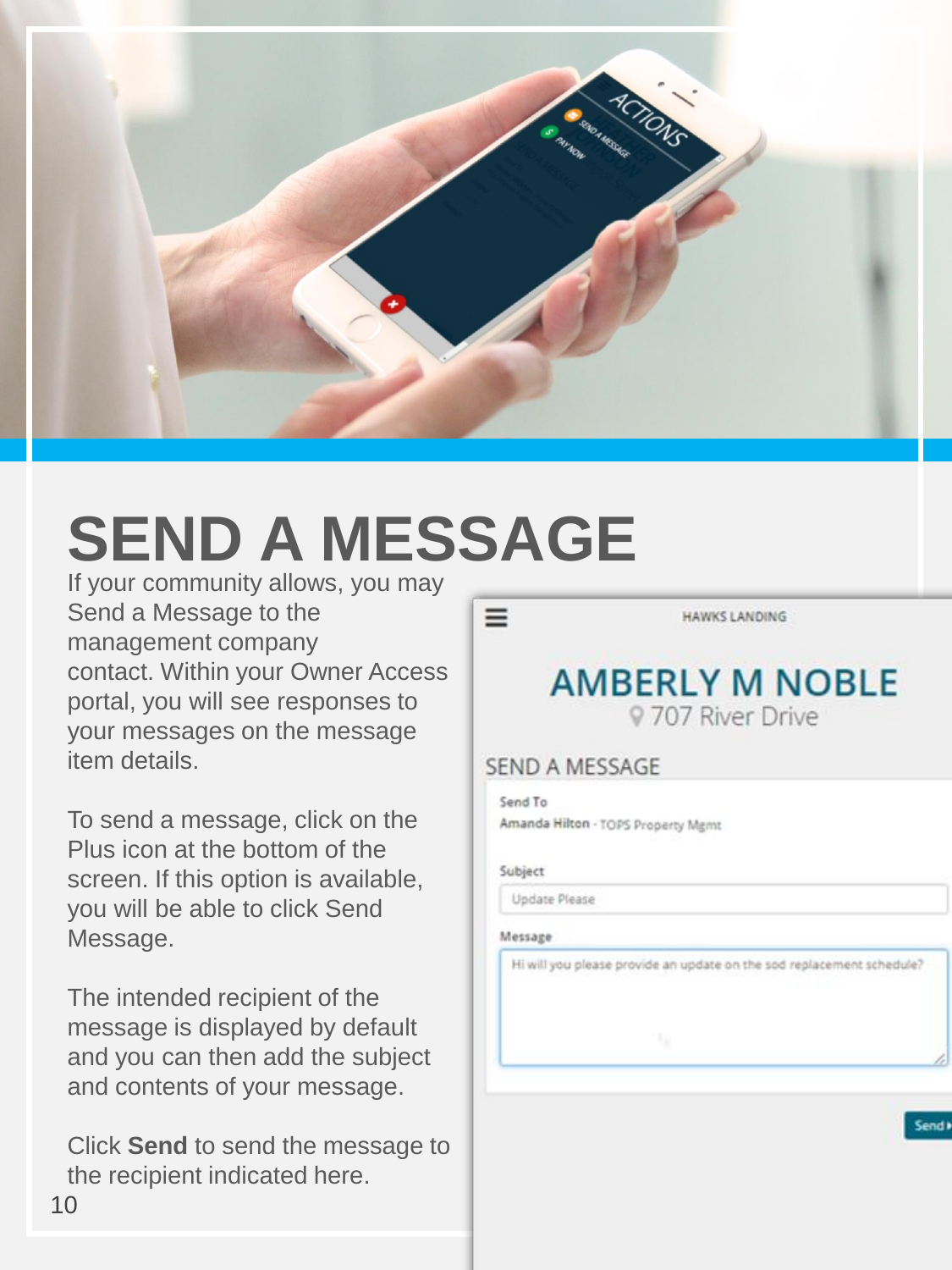## **TROUBLESHOOTING**

Having some issues logging in? Are you not receiving emails from your management company? Verify the following information and try these troubleshooting steps.

- Verify the email your management company has on file.
- Are you logging in using the web browser, Google Chrome? *Google Chrome is the recommended web browser when using [the Owner Portal. Click here for instructions on how to Download](https://support.google.com/chrome/answer/95346?co=GENIE.Platform%3DDesktop&hl=en)  & Install Google Chrome*
- Clear your cache in Google Chrome *Clearing them fixes certain problems, like loading or formatting issues on sites. Click here for instructions on how to [Clear Cache](https://support.google.com/accounts/answer/32050?co=GENIE.Platform%3DDesktop&hl=en)*

#### **TROUBLE RECEIVING EMAILS FROM YOUR MANAGEMENT COMPANY?**

• Whitelist the domain @topssoft.com *Some email providers can mark our emails as spam and will prevent you from receiving our emails. Click here for instructions on how to [Whitelist an Email Address](https://knowledgebase.constantcontact.com/articles/KnowledgeBase/5873-adding-email-addresses-to-a-safe-sender-list?lang=en_US)*

### **CAN'T LOG INTO YOUR OWNER PORTAL?**

• Verify your Owner Portal Link Your owner link should look similar to

> Account/Login https://owner.topssoft.com/

• Reset your password Click the Forgot Password? link to request a new password.